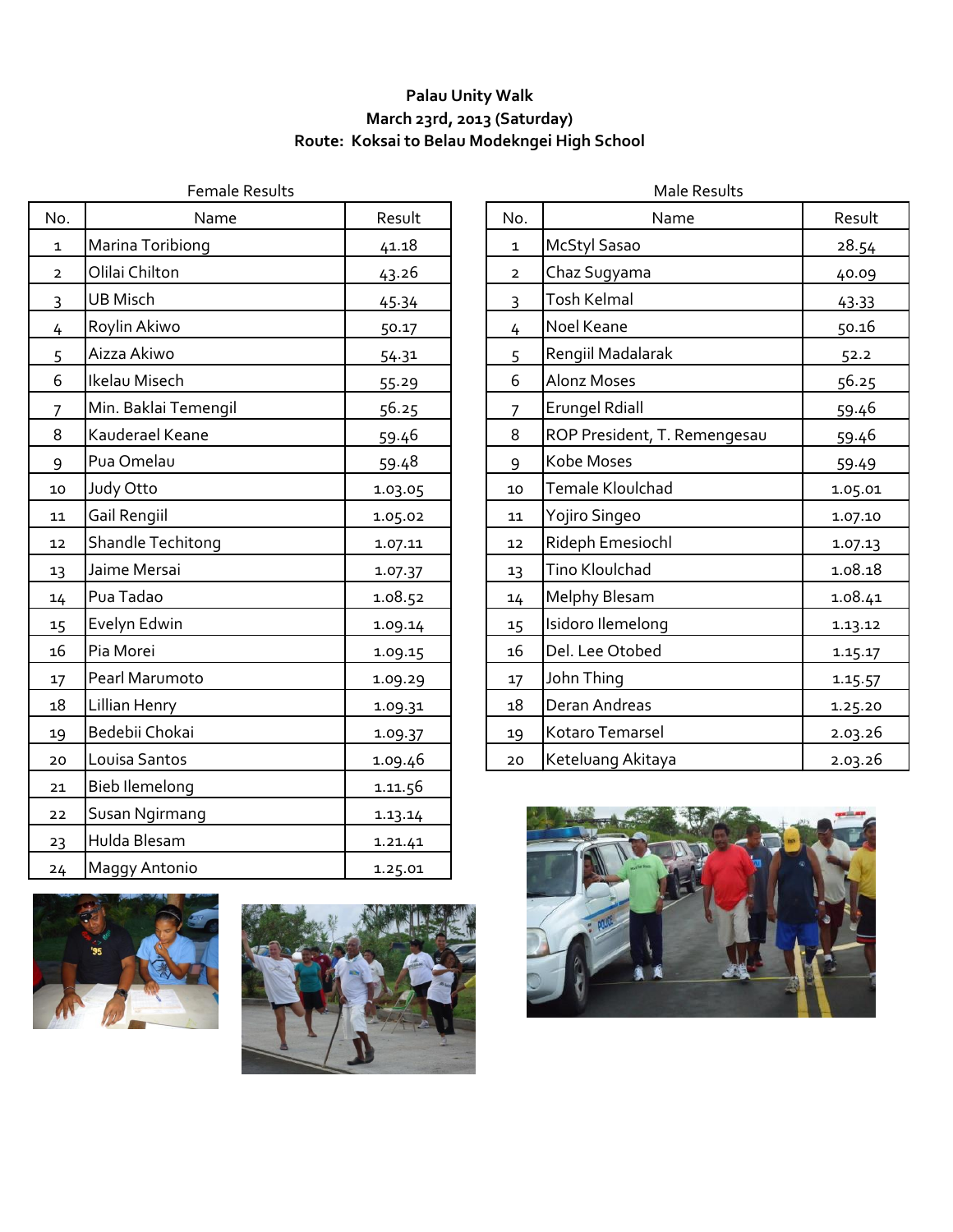## **Palau Unity Walk March 23rd, 2013 (Saturday) Route: Aimeliik Intersection to Belau Modekngei High School 10k Run**

| Female Results |                  |         | Male Results |                      |        |  |
|----------------|------------------|---------|--------------|----------------------|--------|--|
| No.            | Name             | Result  | No.          | Name                 | Result |  |
|                | Pasquana Flowers | 1.08.02 | ◄            | Jovnal               | 43.06  |  |
| 2              | Lola Ngemaes     | 1.13.09 |              | JoJo Labro           | 44.47  |  |
|                | Joy Ueki         | 1.31.51 |              | Paul Zipagan         | 51.14  |  |
|                | Antonette Merur  | 1.31.54 | 4            | <b>Aldrin Tithin</b> | 55.39  |  |
|                |                  |         |              |                      |        |  |

3 Paul Zipagan 51.14 5 Taehyun Kim 1.03.07 6 Dong Yeon Kim 1.16.05 7 Orion Roberts 1.16.06 8 | Kedul Andreas 1.24.46 9 Senesio Rubak 1.26.01 Male Results



Pasquana Flowers 1st Place Female - 10k Run



Paul Xipagan 3rd Place Male - 10K Run



ROP President, Remengesau 5k Walk Event